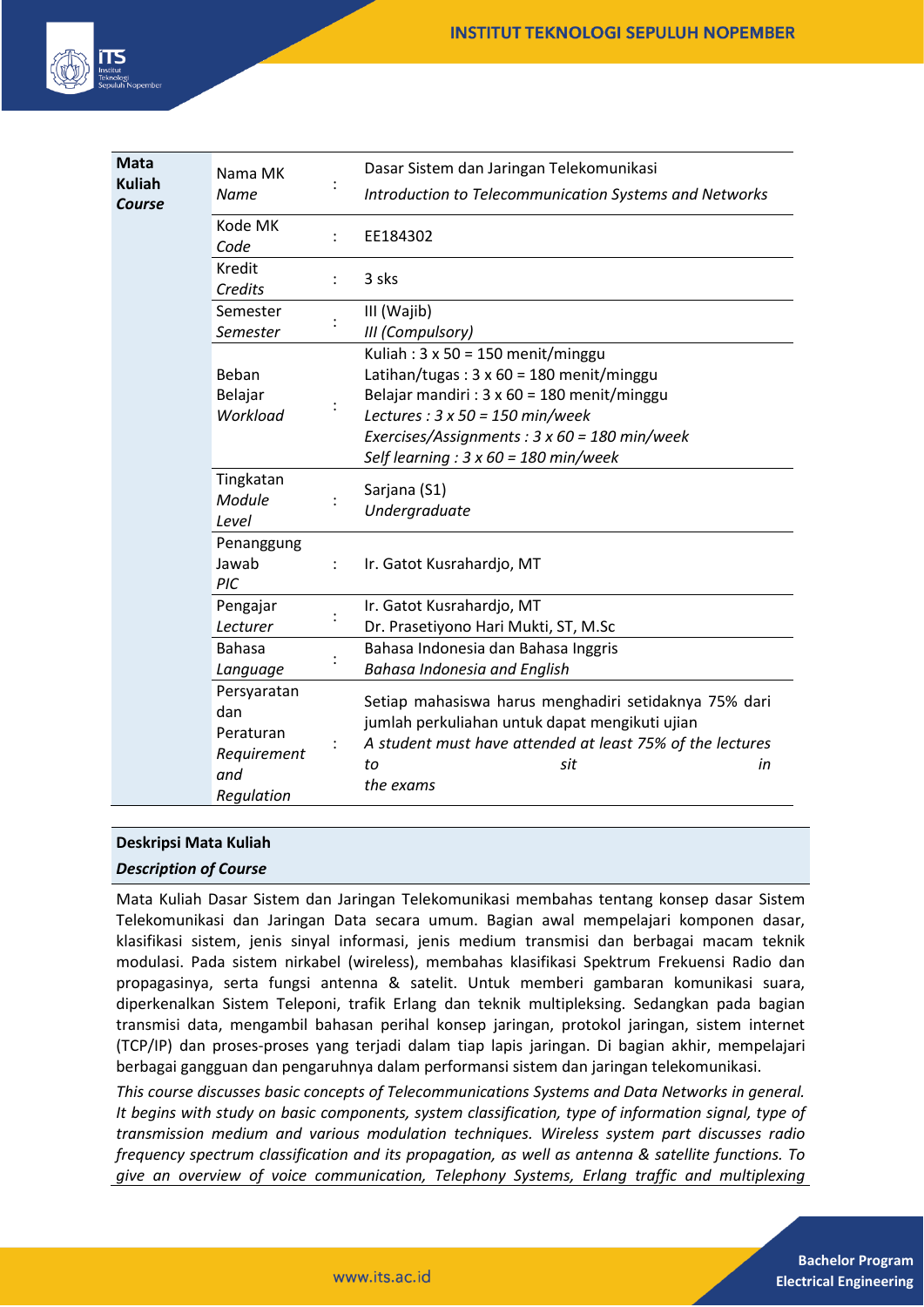

*techniques are introduced. Concept of networks, network protocols, internet systems (TCP / IP) and processes that occur within each layer of the network are discussed in data transmission section. Finally, various disturbances and their effects on the performance of telecommunication systems and networks are studied.*

## **CPL Prodi yang Dibebankan**

## *Learning Outcomes*

(CPL-05) Mampu mengidentifikasi, memformulasikan dan menyelesaikan permasalahan dibidang teknik elektro

*(PLO-5)Capable to identify, formulate and solve problems in the field of electrical engineering* 

(CPL-10) Mampu mengetahui dan menyikapi perkembangan terkini dibidang ilmu pengetahuan dan teknologi dengan mengedepankan nilai-nilai universal

*(PLO-10) Capable to know and respond to the latest developments in science and technology by promoting universal values* 

### **Capaian Pembelajaran Mata Kuliah**

#### *Course Learning Outcomes*

(CPMK-01) Mengenal konsep dasar sistem telekomunikasi serta prinsip kerja jaringan data secara umum.

*(CLO-01) Understanding the basic concepts of telecommunications systems and the principles of data networks in general.*

(CPMK-02) Memahami prinsip kerja jaringan internet dan kedudukan informasi (konten) internet yang bersifat Over The Top (OTT).

*(CLO-02) Understanding the working principle of internet networks and the position of Over The Top (OTT) internet information and content.*

(CPMK-03) Memahami secara logis potensi gangguan yang muncul dan mempengaruhi performansi sistem telekomunikasi dan jaringan internet secara umum.

*(CLO-03) Understanding the potential of interference that arises and affects the performance of telecommunications systems and internet networks in general.*

(CPMK-04) Menunjukkan sikap bertanggungjawab dan bijaksana dalam bertelekomunikasi, khususnya ketika menggunakan jaringan internet (TCP/IP).

*(CLO-04) Demonstrate a responsible and wise attitude in telecommunications, especially when using the internet network (TCP / IP).*

## **Topik/Pokok Bahasan**

## *Main Subjects*

- 1. Komponen dasar, Klasifikasi Sistem dan Sejarah Telekomunikasi *Basic components, Classification of Systems and History of Telecommunications*
- 2. Sumber Informasi, Konsep frekuensi & bandwidth serta Jenis pengkodean sinyal informasi *Information Sources, Concepts of frequency & bandwidth and Types of information signal coding*
- 3. Medium Transmisi dan Karakteristiknya *Transmission Medium and Characteristics*
- 4. Teknik Modulasi *Modulation Technique*